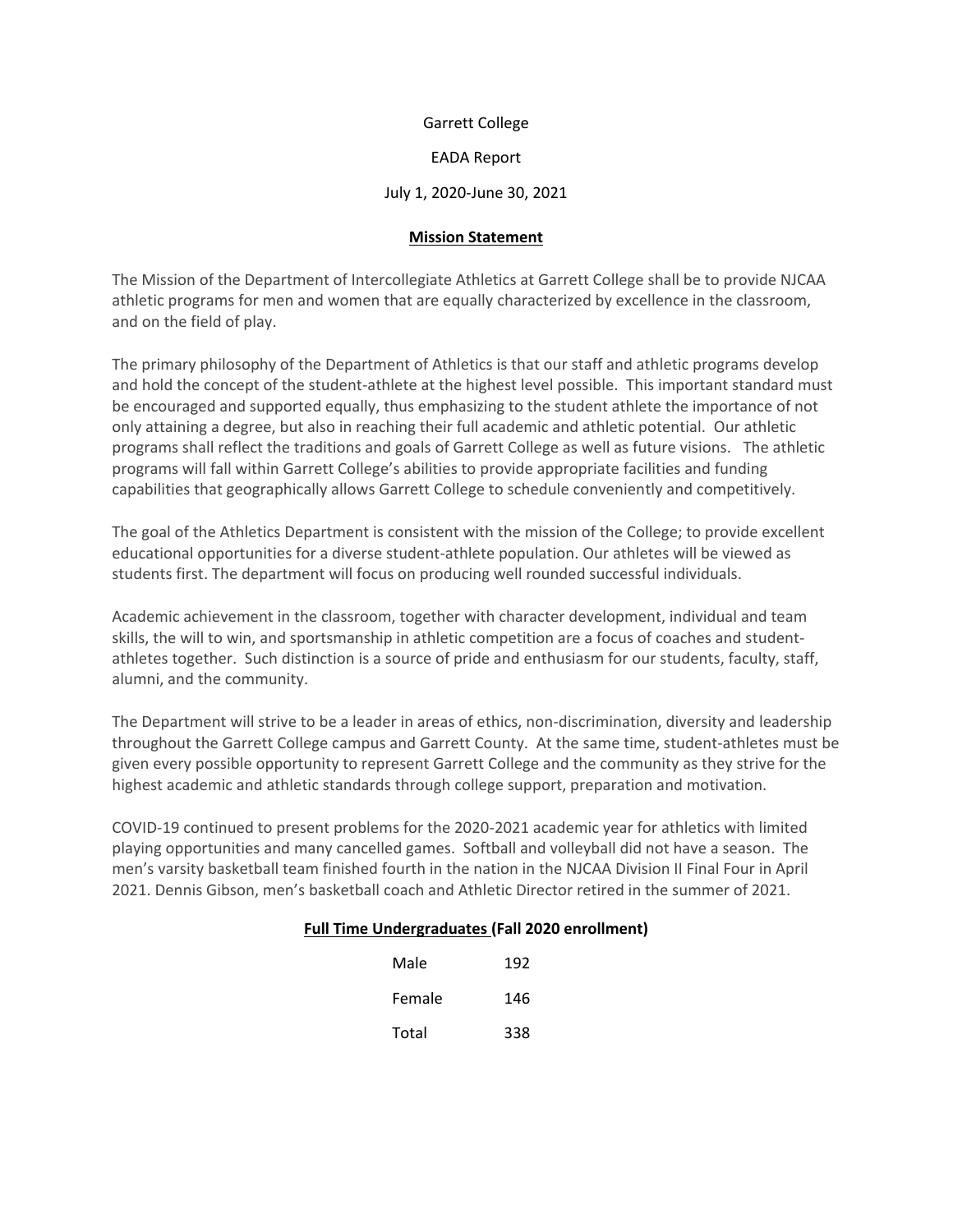### **Contact Information:**

Interim Co-Athletic Directors:

Eric Hallenbeck, Head Men's Baseball Coach, and Elizabeth Show, Athletic Trainer

687 Mosser Road McHenry MD 21541

Athletic Department 301-387-3331 (Eric)/3053 (Liz)

### **College Information:**

| College Location:                                                   | McHenry, MD                                        |  |  |
|---------------------------------------------------------------------|----------------------------------------------------|--|--|
| Year Established:                                                   | 1971                                               |  |  |
| <b>School Colors:</b>                                               | Navy, White, Green and Columbia Blue               |  |  |
| Mascot:                                                             | Lakers                                             |  |  |
| <b>Athletics Website:</b>                                           | www.garrettlakers.com                              |  |  |
| College Website:                                                    | www.garrettcollege.edu                             |  |  |
| <b>EADA Report:</b>                                                 | www.garrettcollege.edu/images/disclosures/eada.pdf |  |  |
| Twitter:                                                            | @GarrettLakers                                     |  |  |
| Facebook:                                                           | facebook.com/GarrettLakers                         |  |  |
| http://www.njcaa.org/member_colleges/college-profile?collegeId=1517 |                                                    |  |  |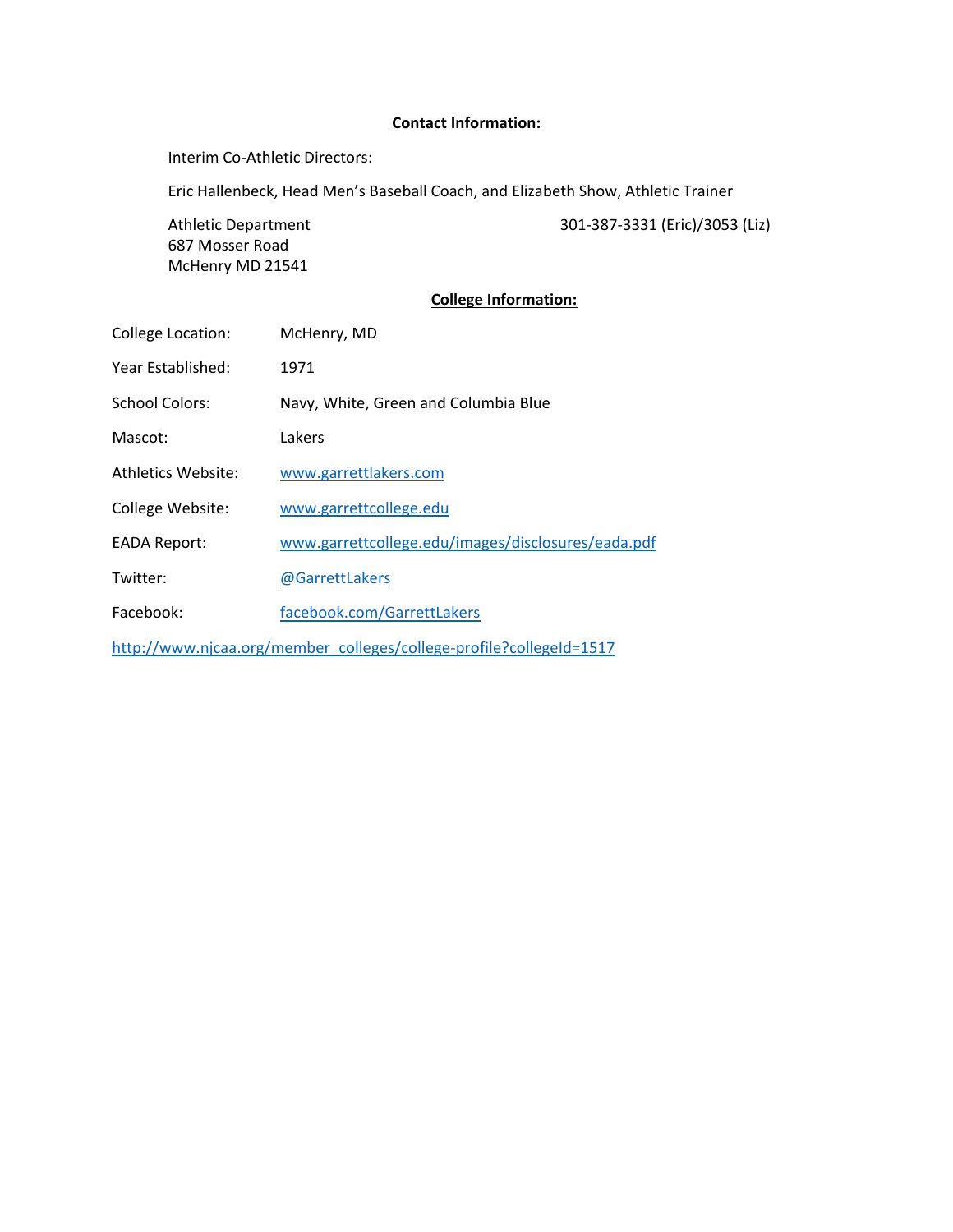## Athletics Participation - Men's and Women's Teams

## Athletics Participation - Men's and Women's Teams

Enter the number of participants as of the day of the first scheduled contest.

| <b>Varsity Teams</b>                                                                                                                                                          | <b>Men's Teams</b> | <b>Women's Teams</b> |
|-------------------------------------------------------------------------------------------------------------------------------------------------------------------------------|--------------------|----------------------|
| Baseball                                                                                                                                                                      | 31                 |                      |
| Basketball                                                                                                                                                                    |                    |                      |
|                                                                                                                                                                               |                    |                      |
|                                                                                                                                                                               | 15                 | 7                    |
| Cross Country                                                                                                                                                                 | 1                  | 2                    |
| Golf                                                                                                                                                                          | 2                  |                      |
| Wrestling                                                                                                                                                                     | 14                 |                      |
| Total Participants Men's and Women's Teams                                                                                                                                    | 63                 | 9                    |
| <b>Unduplicated Count of Participants</b><br>(This is a head count. If an individual<br>participates on more than one team, count that<br>individual only once on this line.) | 62                 | 8                    |

## **Athletically Related Student Aid-**

## **Men's and Women's Teams**

|                 | Men's Teams | Women's Teams | Total     |
|-----------------|-------------|---------------|-----------|
| Amount of Aid   | \$80.646    | \$39,758      | \$120,404 |
| Ratio (percent) | 67%         | 33%           | 100%      |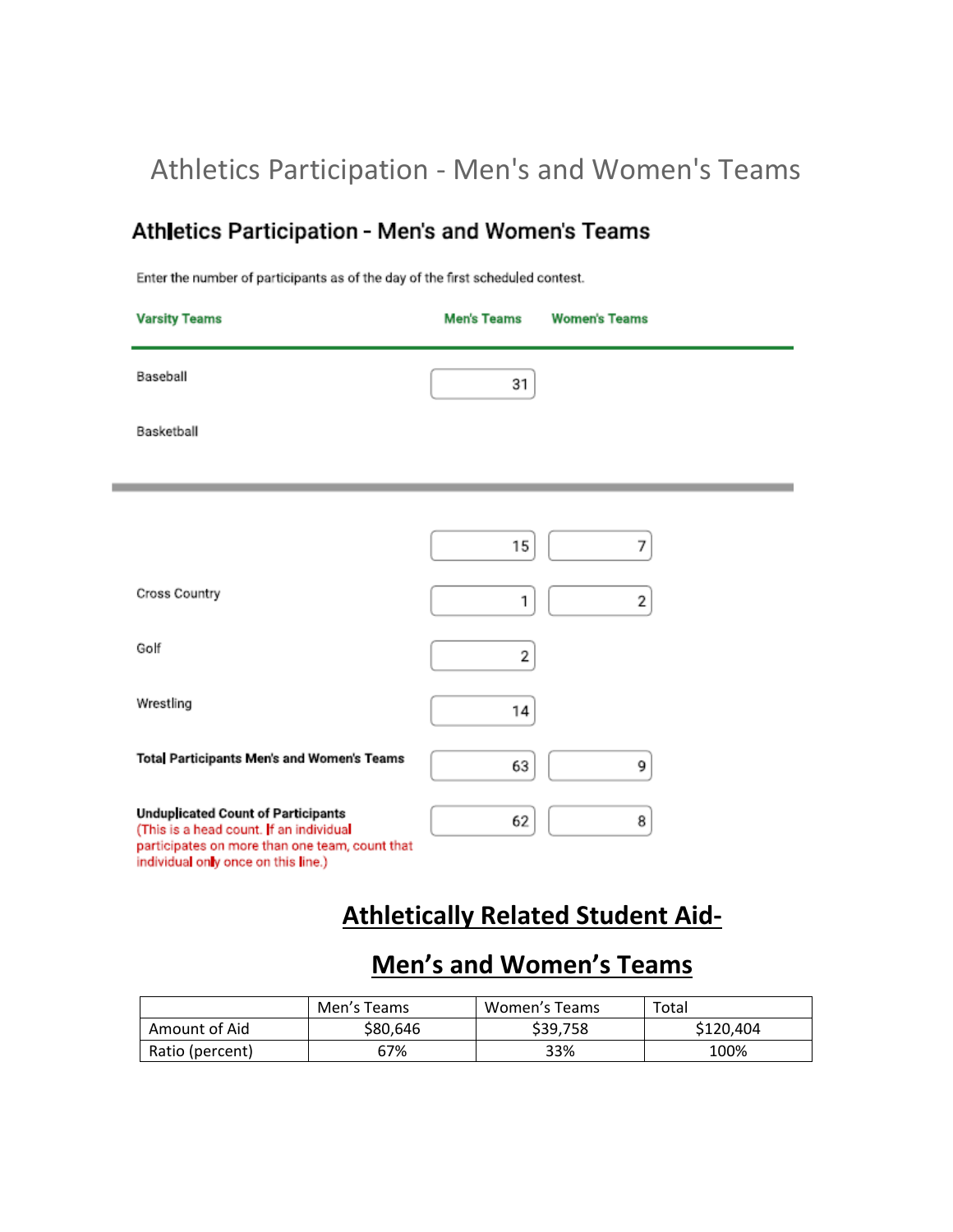#### **Men's Teams Women's Teams Varsity** Participants Operating By Team Participants Operating By Team **Total Operating Teams** Expenses Expenses per per Expenses Participant Participant Basketball 64,795 7 78,977 15 4,320 2,026 14,182 Baseball 31 2,181 67,616 67,616 Cross  $\overline{\mathbf{c}}$ 1 10,613 10,613 5,307 10,613 21,226 Country Golf  $\overline{\mathbf{c}}$ 462 923 923 Wrestling 14 2,696 37,747 37,747 Tota

181,694

9

24,795

206,489

Operating (Game-Day) Expenses - Men's and Women's Teams by Team

Note: Golf head coach volunteered; low overhead.

63

Operating Expenses Men's and Women's Teams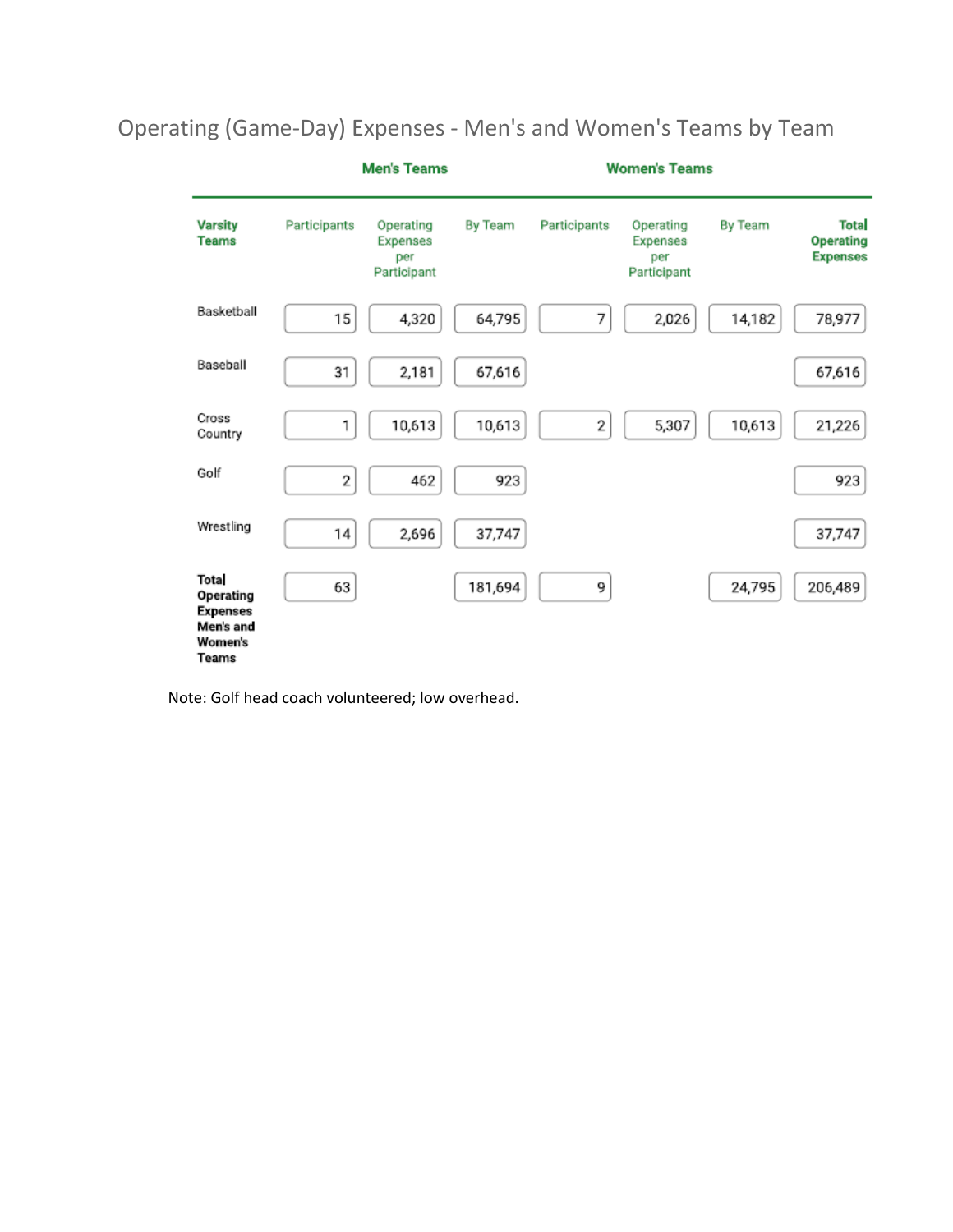## **Total Expenses- Men's and Women's Teams**

**Includes all expenses attributable to intercollegiate athletic activities. This includes appearance guarantees and options, athletically related student aid, contract services, equipment, fundraising activities, operating expenses, promotional activities, recruiting expenses, salaries and benefits, supplies, travel, and any other expenses attributable to intercollegiate athletic activities.**

| <b>Varsity Team</b>                               | <b>Men's Teams</b> | Women's     | <b>Total</b> |
|---------------------------------------------------|--------------------|-------------|--------------|
|                                                   |                    | <b>Team</b> |              |
| Basketball                                        | \$124,985          | \$80,229    | \$205,214    |
| Baseball                                          | \$139,238          |             | \$139,238    |
| Cross-County                                      | \$12,536           | \$12,536    | \$25,072     |
| Golf                                              | \$953              |             | \$1,953      |
| Wrestling                                         | \$128,642          |             | \$128,642    |
| Total Expenses of all Sports, Except Football and | \$281,369          | \$12,536    | \$293,905    |
| Basketball, combined                              |                    |             |              |
| Total Expenses Men's and Women's Teams            | \$406,354          | \$92,765    | \$499,119    |
| Not Allocated by Gender/Sport (Expenses not       |                    |             | \$246,246    |
| attributable to a particular sport or sports)     |                    |             |              |
| <b>Grand Total Expenses</b>                       |                    |             | \$745,365    |

## **Total Revenues- Men's and Women's Teams**

| <b>Varsity Team</b>                               | <b>Men's Teams</b> | Women's     | <b>Total</b> |
|---------------------------------------------------|--------------------|-------------|--------------|
|                                                   |                    | <b>Team</b> |              |
| Basketball                                        | \$124,985          | \$80,229    | \$205,214    |
| Baseball                                          | \$139,238          |             | \$139,238    |
| Cross-County                                      | \$12,536           | \$12,536    | \$25,072     |
| Golf                                              | \$953              |             | \$1,953      |
| Wrestling                                         | \$128,642          |             | \$128,642    |
| Total Revenues of all Sports, Except Football and | \$281,369          | \$12,536    | \$293,905    |
| Basketball, combined                              |                    |             |              |
| Total Revenues Men's and Women's Teams            | \$406,354          | \$92,765    | \$499,119    |
| Not Allocated by Gender/Sport (Expenses not       |                    |             | \$246,246    |
| attributable to a particular sport or sports)     |                    |             |              |
| <b>Grand Total Revenues</b>                       |                    |             | \$745,365    |

Zero-based budgeting approach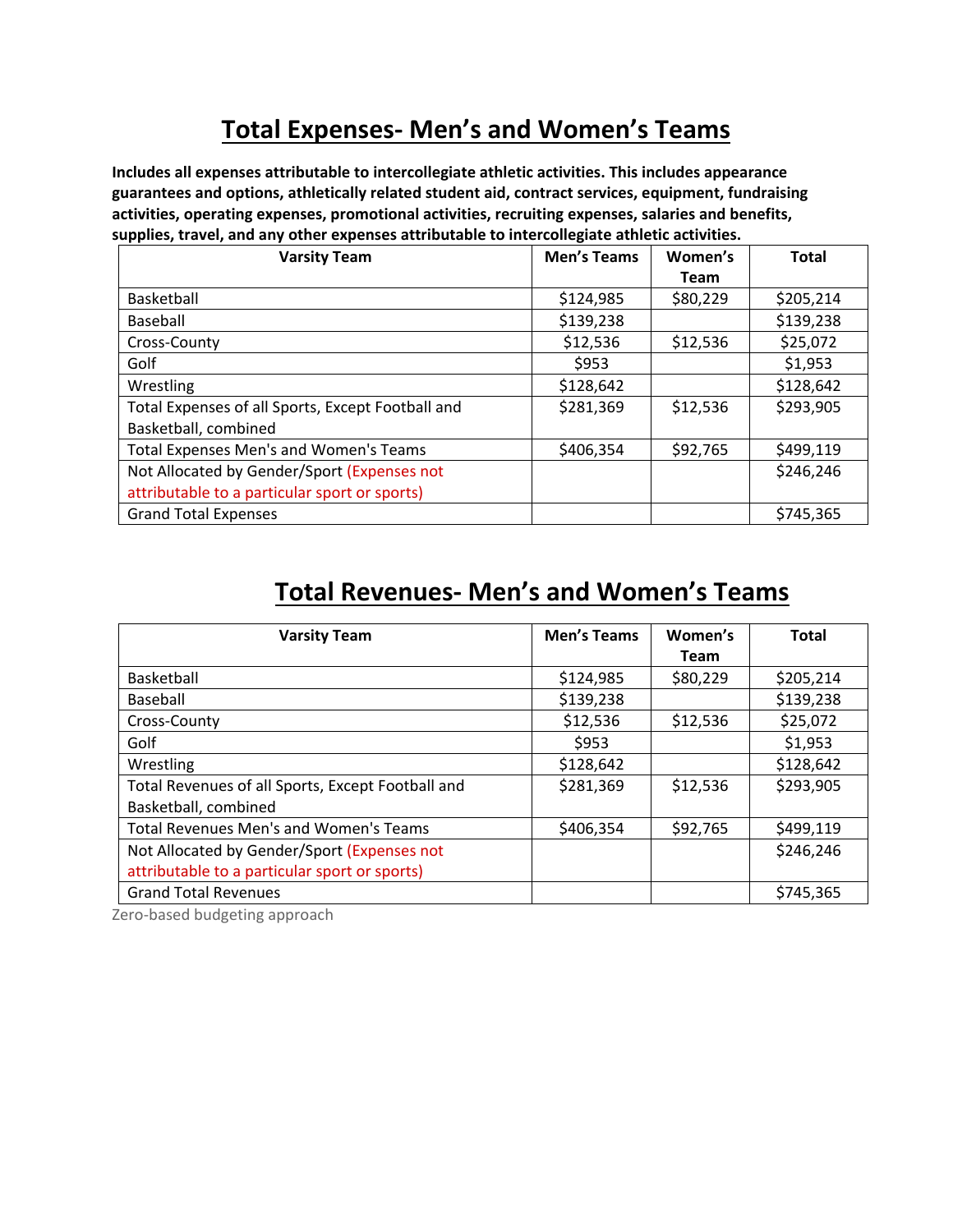$\text{Head Coaches - Men's Team, indicate whether the head coach is male or female, was assigned to the team on a full-time or part-time basis, and whether the coach was employed by the institution on a full-time basis or on a part-time or volume or volume has is, by entering a 1 in$ 

the appropriate field,<br>The Swimming and Diving (combined) fields allow up to 2 head coaches. The Track and<br>Field and Cross Country (combined) fields allow up to 3.

|                                       | <b>Male Head Coaches</b>                                                                                                                                                                                           | <b>Female Head Coaches</b>                                                                                                                                                                                          |                         |
|---------------------------------------|--------------------------------------------------------------------------------------------------------------------------------------------------------------------------------------------------------------------|---------------------------------------------------------------------------------------------------------------------------------------------------------------------------------------------------------------------|-------------------------|
| Varsity<br>Teams                      | Assigned Assigned<br>Full-<br>Part-<br>to Team to Team<br>Time<br>Time<br>nstitution nstitution<br>on a<br>on a<br><b>Full-</b><br>Employee Employee<br>Part-<br>Time<br>Time<br>Of<br>Volunteer<br>Basis<br>Basis | Assigned Assigned<br><b>Full-</b><br>Part-<br>to Team to Team<br>Time<br>Time<br>Institution(nstitution<br>on a<br>on a<br>Employee Employee<br>Full-<br>Part-<br>Time<br>Time<br>or<br>Volunteer<br>Basis<br>Basis | Tota<br>Head<br>Coaches |
| Baseball                              | 0<br>1                                                                                                                                                                                                             |                                                                                                                                                                                                                     | 1                       |
| Basketball                            | 0<br>1                                                                                                                                                                                                             | 0<br>0                                                                                                                                                                                                              | 1                       |
| Cross<br>Country                      | 1<br>1                                                                                                                                                                                                             | 0<br>0                                                                                                                                                                                                              | 1                       |
| Golf                                  | 1<br>1<br>0                                                                                                                                                                                                        |                                                                                                                                                                                                                     | 1                       |
| Wrestling                             | 1                                                                                                                                                                                                                  |                                                                                                                                                                                                                     | 1                       |
| Coaching<br>Position<br><b>Totals</b> | 5<br>3<br>2<br>0                                                                                                                                                                                                   | 0<br>0<br>0<br>0                                                                                                                                                                                                    | 5                       |

#### CAVEAT

Although our golf coach is a full-time employee for the college as the women's basketball coach and advisor, he volunteers to coach golf and receives no stipend.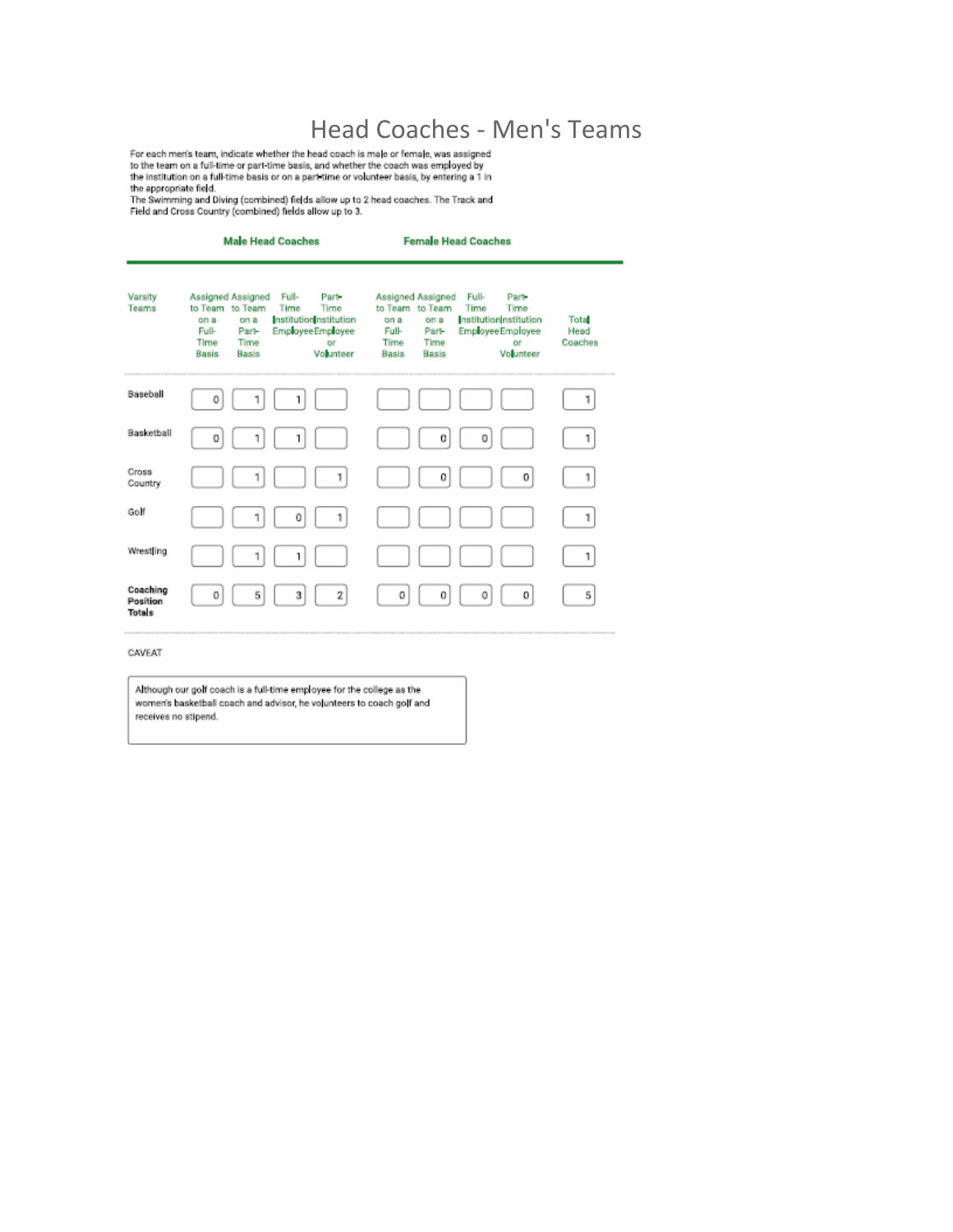# Assistant Coaches - Men's Teams<br>Assistant Coaches - Men's Teams

For each men's team, indicate whether the assistant coach is male or female, was<br>assigned to the team on a full-time or part time basis, and whether the coach was<br>employed by the institution on a full-time basis or on a pa

|                                     | <b>Male Assistant Coaches</b>                                                                                                                                                                                               | <b>Female Assistant Coaches</b>                                                                                                                                                                                              |                                     |
|-------------------------------------|-----------------------------------------------------------------------------------------------------------------------------------------------------------------------------------------------------------------------------|------------------------------------------------------------------------------------------------------------------------------------------------------------------------------------------------------------------------------|-------------------------------------|
| Varsity<br>Teams                    | Assigned Assigned<br><b>Full-</b><br>Part-<br>to Team to Team<br>Time<br>Time<br>on a InstitutionInstitution<br>on a<br>Full-<br>Part- EmployeeEmployee<br>Time<br>Time<br>Of.<br><b>Basis</b><br>Volunteer<br><b>Basis</b> | <b>Assigned Assigned</b><br>Full-<br>Part-<br>to Team to Team<br>Time<br>Time<br>on a Institution nstitution<br>on a<br>Full-<br>Part- Employee Employee<br>Time<br>Time<br>Öf.<br><b>Basis</b><br>Volunteer<br><b>Basis</b> | <b>Tota</b><br>Assistant<br>Coaches |
| Baseball                            | 2<br>2<br>0                                                                                                                                                                                                                 |                                                                                                                                                                                                                              | 2                                   |
| Basketball                          | $\overline{2}$<br>3<br>1                                                                                                                                                                                                    |                                                                                                                                                                                                                              | з                                   |
| Cross<br>Country                    | 1<br>1                                                                                                                                                                                                                      | 0                                                                                                                                                                                                                            | 1                                   |
| Goff                                |                                                                                                                                                                                                                             |                                                                                                                                                                                                                              | 0                                   |
| Wrestling                           | 2<br>$\overline{2}$                                                                                                                                                                                                         |                                                                                                                                                                                                                              | 2                                   |
| Coaching                            |                                                                                                                                                                                                                             |                                                                                                                                                                                                                              |                                     |
| Position<br><b>Totals</b><br>CAVEAT | 5<br>3<br>0<br>8                                                                                                                                                                                                            | 0<br>0<br>o<br>0                                                                                                                                                                                                             | 8                                   |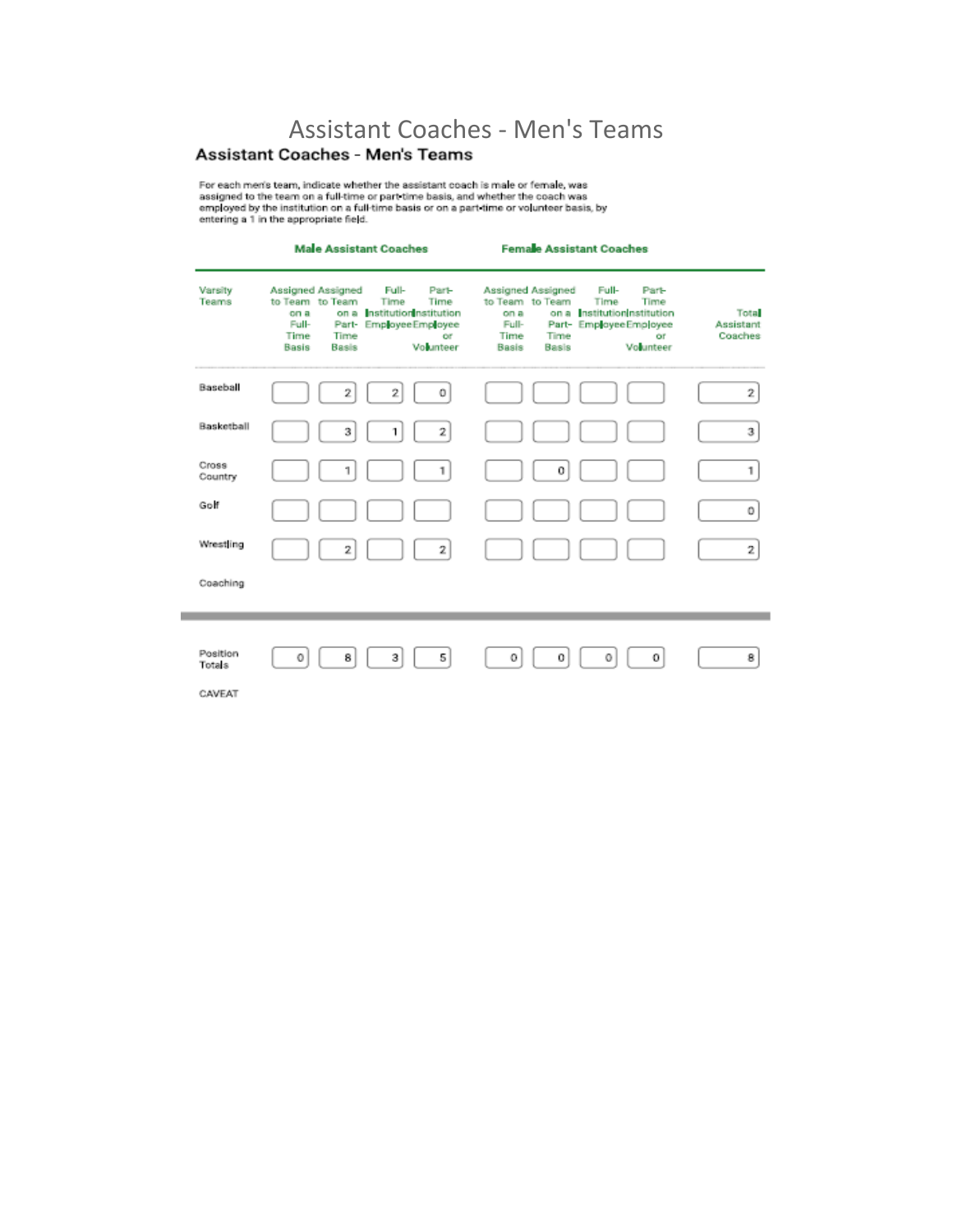## Head Coaches - Women's Teams

For each women's team, indicate whether the head coach is male or female, was<br>assigned to the team on a full-time or part time basis, and whether the coach was employed by the institution on a full-time basis or on a part time or volunteer basis, by

entering a 1 in the appropriate field.<br>The Swimming and Diving (combined) fields allow up to 2 head coaches. The Track and<br>Field and Cross Country (combined) fields allow up to 3.

|                                           | <b>Male Head Coaches</b>                                                                                                                                                            | <b>Female Head Coaches</b>                                                                                                                                                   |                          |
|-------------------------------------------|-------------------------------------------------------------------------------------------------------------------------------------------------------------------------------------|------------------------------------------------------------------------------------------------------------------------------------------------------------------------------|--------------------------|
| Varsity                                   | Assigned Assigned<br>Full-<br>Part-                                                                                                                                                 | Assigned Assigned<br>Full-<br>Part-                                                                                                                                          |                          |
| Teams                                     | Time<br>to Team to Team<br>Time<br>Institution nstitution<br>on a<br>on a<br>Employee Employee<br>Full-<br>Part-<br>Time<br>Time<br>or<br>Volunteer<br><b>Basis</b><br><b>Rasis</b> | Time<br>to Team to Team<br>Time<br>InstitutionInstitution<br>on a<br>on a<br>Employee Employee<br>Full-<br>Part-<br>Time<br>Time<br>or<br>Volunteer<br><b>Basis</b><br>Basis | Total<br>Head<br>Coaches |
| Basketball                                |                                                                                                                                                                                     |                                                                                                                                                                              |                          |
| Cross<br>Country                          | 1                                                                                                                                                                                   |                                                                                                                                                                              | 1                        |
| Coaching<br>Position<br>Tota <sub>s</sub> | 2<br>0<br>1                                                                                                                                                                         | 0<br>0<br>0<br>0                                                                                                                                                             | $\overline{2}$           |

 $ASSISTant$   $Coaches$  -  $Wommers$   $S$   $Tean$   $S$   $Tean$   $S$  for each women's team, indicate whether the assistant coach is male or female, was assigned to the team on a full-time or part time basis, and whether the coach was employed by the

|                             |                                                                                                                 | <b>Male Assistant Coaches</b>                                                                   |                                                                                                       | <b>Female Assistant Coaches</b>                                                                             |                               |
|-----------------------------|-----------------------------------------------------------------------------------------------------------------|-------------------------------------------------------------------------------------------------|-------------------------------------------------------------------------------------------------------|-------------------------------------------------------------------------------------------------------------|-------------------------------|
| Varsity<br>Teams            | Assigned Assigned<br>to Team to Team<br>on a<br>on a<br>Full-<br>Part-<br>Time<br>Time<br><b>Basis</b><br>Basis | Full-<br>Part-<br>Time<br>Time<br>nstitution nstitution<br>Employee Employee<br>or<br>Volunteer | <b>Assigned Assigned</b><br>to Team to Team<br>on a<br>Full-<br>Time<br>Time<br><b>Basis</b><br>Basis | Full-<br>Part-<br>Time<br>Time<br>on a InstitutionInstitution<br>Part- Employee Employee<br>öř<br>Volunteer | Tota.<br>Assistant<br>Coaches |
| Basketball                  |                                                                                                                 |                                                                                                 |                                                                                                       |                                                                                                             | 0                             |
| Cross<br>Country            | 1                                                                                                               | 1                                                                                               |                                                                                                       |                                                                                                             |                               |
| Coaching<br>Position<br>. . | 0                                                                                                               | 0<br>1                                                                                          | 0<br>0                                                                                                | 0<br>0                                                                                                      |                               |